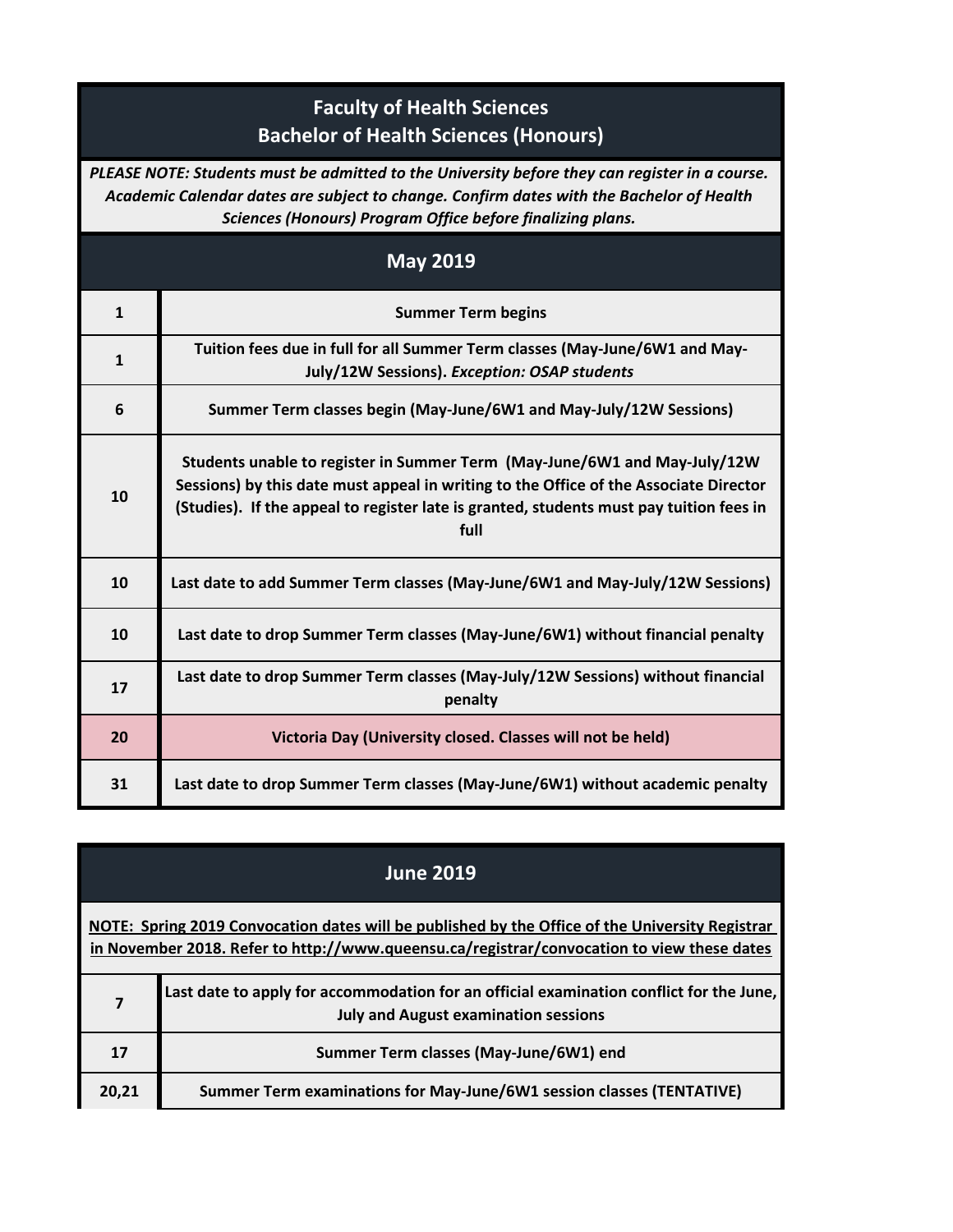| Last date to drop Summer Term classes (May-July/12W Session) without academic |
|-------------------------------------------------------------------------------|
| penalty                                                                       |

| <b>July 2019</b> |                                                                                                                                                                                                                                                     |
|------------------|-----------------------------------------------------------------------------------------------------------------------------------------------------------------------------------------------------------------------------------------------------|
| $\mathbf{1}$     | Tuition fees due in full for Summer Term classes (July-August/6W2 Session).<br><b>Exception: OSAP students</b>                                                                                                                                      |
| $\mathbf{1}$     | Canada Day (University closed. Classes will not be held)                                                                                                                                                                                            |
| $\overline{2}$   | Summer Term classes (July-August/6W2 Session) begin                                                                                                                                                                                                 |
| $\overline{2}$   | First date to apply for BHSc(H) degree program and non-degree studies for September<br><b>2019 start</b>                                                                                                                                            |
| 8                | Students unable to register in Summer Term (July-August/6W2 Session) by this date<br>must appeal in writing to the Office of the Associate Director (Studies). If the appeal<br>to register late is granted, students must pay tuition fees in full |
| 8                | Last date to add Summer Term classes (July-August/6W2 Session)                                                                                                                                                                                      |
| 8                | Last date to drop Summer Term classes (July-August/6W2 Session) without financial<br>penalty                                                                                                                                                        |
| 15               | Fall Term class selection period begins (TENTATIVE)                                                                                                                                                                                                 |
| 15               | First date to apply to graduate in SOLUS for Fall 2019 (TENTATIVE)                                                                                                                                                                                  |
| 26               | Summer Term classes (May-July/12W Session) end                                                                                                                                                                                                      |
| 29               | Last date to drop Summer Term classes (July-August/6W2 Session) without academic<br>penalty                                                                                                                                                         |
| 30               | Summer Term examinations in May-July/12W Session classes begin (TENTATIVE)                                                                                                                                                                          |

|                | <b>August 2019</b>                                                       |
|----------------|--------------------------------------------------------------------------|
| $\overline{2}$ | <b>Summer Term class selection period ends (TENTATIVE)</b>               |
| $\overline{2}$ | Summer Term examinations in May-July/12W Session classes end (TENTATIVE) |
| 5              | Civic Holiday (University closed. Classes will not be held)              |
| 12             | Summer Term classes (July-August/6W2 Session) end                        |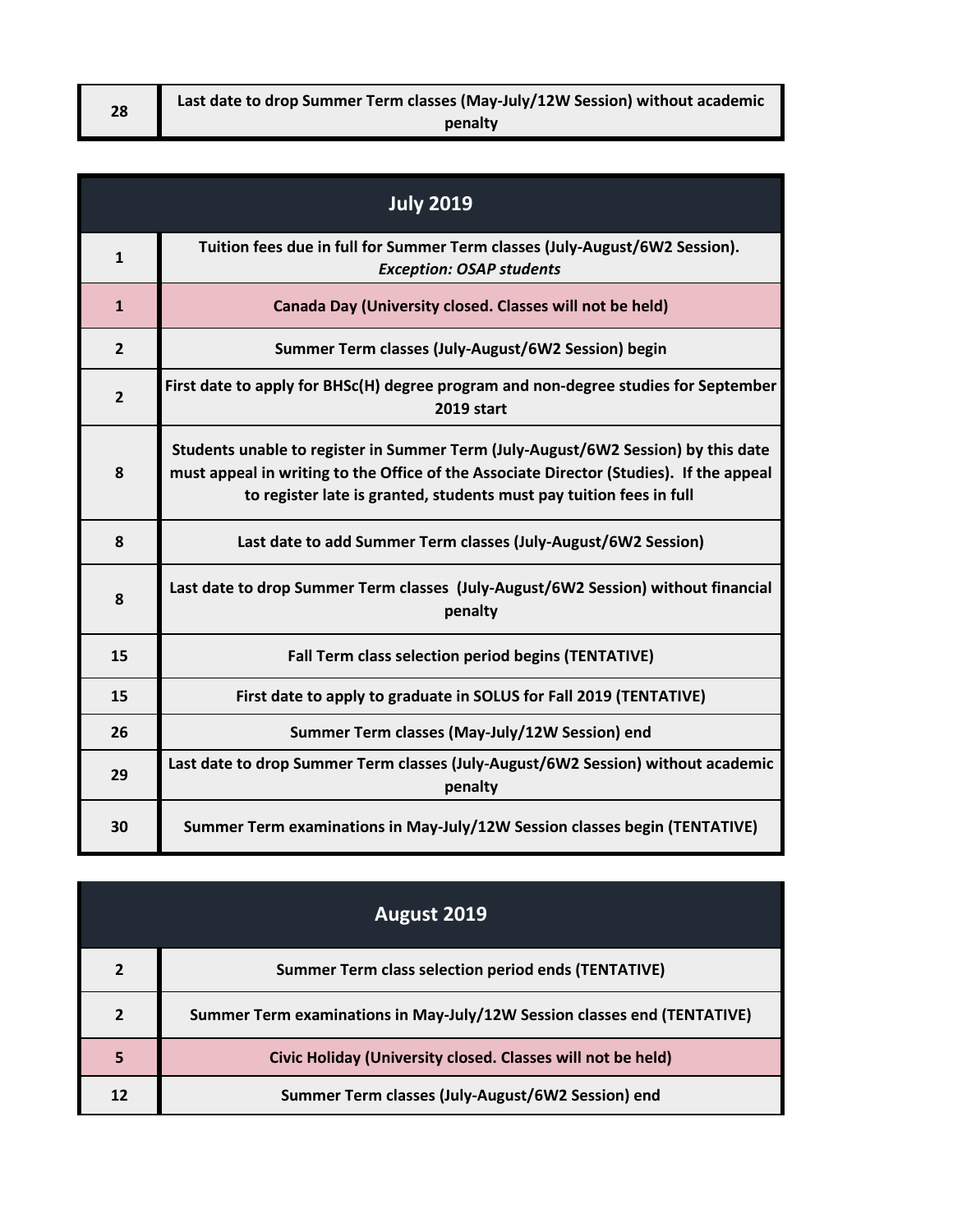| 13        | Last date to apply for BHSc(H) degree program for September 2019 start                                                                                                                                                            |
|-----------|-----------------------------------------------------------------------------------------------------------------------------------------------------------------------------------------------------------------------------------|
| $14 - 15$ | Summer Term examinations in July-August/6W2 Session classes (TENTATIVE)                                                                                                                                                           |
| 23        | Last date to apply for BHSc(H) non-degree studies for September 2019 start                                                                                                                                                        |
| 23        | Last date for receipt of required documentation from students seeking admission for<br>Fall Term to full- or part-time study, including transfer students, to ensure that an<br>admission decision is made before the Term begins |
| 27        | Time period to add and drop classes begins (Open Enrolment) (TENTATIVE)                                                                                                                                                           |
| 28        | Last date to accept offers for BHSc(H) degree program and non-degree studies for<br>September 2019 start                                                                                                                          |
| 31        | <b>Summer Term ends</b>                                                                                                                                                                                                           |

| September 2019 |                                                                                                                                                                                                                         |
|----------------|-------------------------------------------------------------------------------------------------------------------------------------------------------------------------------------------------------------------------|
| $\mathbf{1}$   | <b>Fall Term begins</b>                                                                                                                                                                                                 |
| $\mathbf{1}$   | Tuition fees due in full for Fall Term classes. Exception: OSAP students                                                                                                                                                |
| $\overline{2}$ | Labour Day (University closed. Classes will not be held)                                                                                                                                                                |
| 5              | <b>Fall Term classes begin</b>                                                                                                                                                                                          |
| 18             | Students unable to register in Fall Term by this date must appeal in writing to the<br>Office of the Associate Director (Studies). If the appeal to register late is granted,<br>students must pay tuition fees in full |
| 18             | Last date to add Fall Term classes                                                                                                                                                                                      |
| 18             | Last date to drop Fall Term classes without financial penalty                                                                                                                                                           |

| October 2019 |                                                                                                        |
|--------------|--------------------------------------------------------------------------------------------------------|
| 1            | First date to apply for BHSc(H) degree program and non-degree studies for January<br><b>2020 start</b> |
| 14           | Thanksgiving Day (University closed. Classes will not be held.)                                        |
| 15           | Last date to apply in SOLUS to graduate for Fall 2019 (TENTATIVE)                                      |
| 16           | <b>University Day</b>                                                                                  |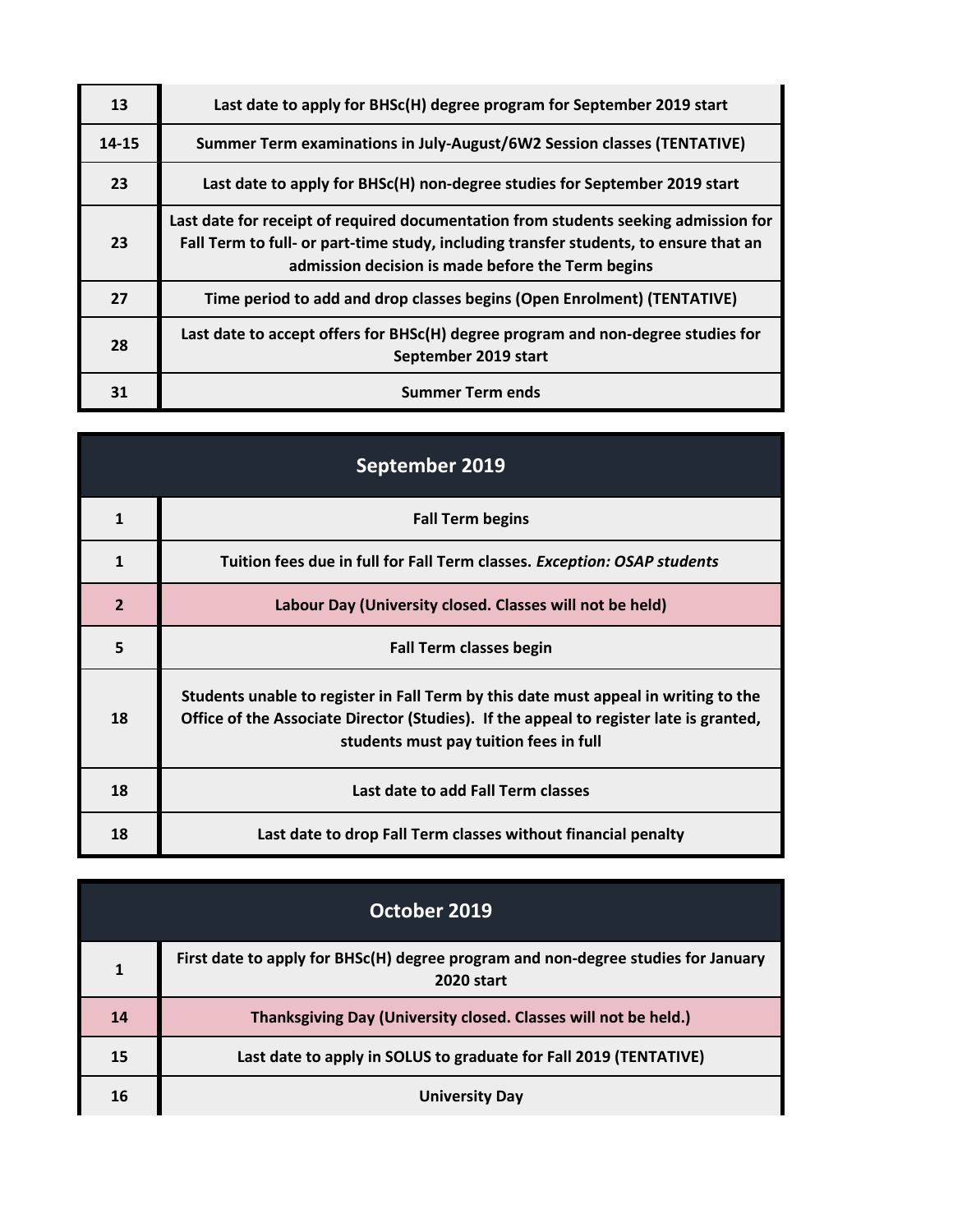## **November 2019**

**[NOTE: Fa](http://www.queensu.ca/registrar/convocation)ll 2019 Convocation dates will be published by the Office of the University Registrar in [May 201](http://www.queensu.ca/registrar/convocation)9. Please refer to http://www.queensu.ca/registrar/convocation to view these dates**

|    | Last date to drop Fall Term classes without academic penalty                                                      |
|----|-------------------------------------------------------------------------------------------------------------------|
|    | Last date to apply for accommodation for an official examination conflict for the<br>December examination session |
| 11 | Remembrance Day observance (Classes cancelled 10:30 - 11:30 a.m.)                                                 |
| 29 | <b>Fall term classes end</b>                                                                                      |
| 30 | Fall Term pre-examination study period begins                                                                     |

| December 2019   |                                                                                                                                                                                                                                     |
|-----------------|-------------------------------------------------------------------------------------------------------------------------------------------------------------------------------------------------------------------------------------|
| $\mathbf{1}$    | First date to apply to graduate in SOLUS for Spring 2020 (TENTATIVE)                                                                                                                                                                |
| 3               | Fall Term pre-examination study period ends                                                                                                                                                                                         |
| 4               | Last date to apply for BHSc(H) degree program for January 2020 start                                                                                                                                                                |
| $4 - 19$        | <b>Final examinations in Fall Term classes</b>                                                                                                                                                                                      |
| $6\phantom{1}6$ | <b>Commemoration Day (examinations cancelled)</b>                                                                                                                                                                                   |
| 13              | Last date to apply for BHSc(H) non-degree studies for January 2020 start                                                                                                                                                            |
| 13              | Last date for receipt of required documentation from students seeking admission for<br>Winter Term to full- or part-time study, including transfer students, to ensure that an<br>admission decision is made before the Term begins |
| 18              | Last date to accept offers for BHSc(H) degree program and non-degree studies for<br>January 2020 start                                                                                                                              |
| 31              | <b>Fall Term ends</b>                                                                                                                                                                                                               |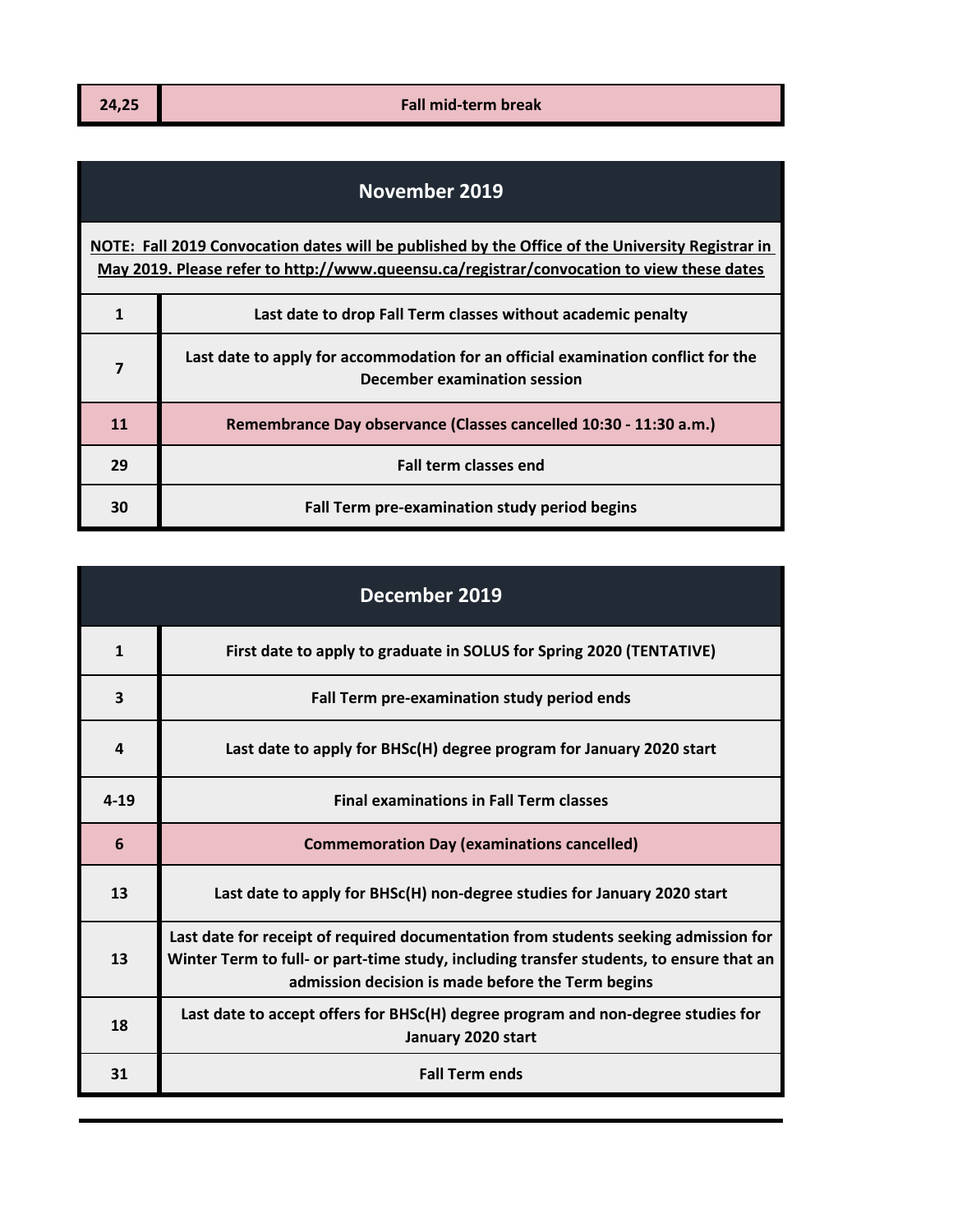| January 2020 |                                                                                                                                                                                                                           |
|--------------|---------------------------------------------------------------------------------------------------------------------------------------------------------------------------------------------------------------------------|
| 1            | New Year's Day (University closed. Classes will not be held)                                                                                                                                                              |
| 1            | <b>Winter Term begins</b>                                                                                                                                                                                                 |
| 6            | Winter Term classes begin                                                                                                                                                                                                 |
| 10           | Tuition fees due in full for Winter Term classes. Exception: OSAP students                                                                                                                                                |
| 17           | Students unable to register in Winter Term by this date must appeal in writing to the<br>Office of the Associate Director (Studies). If the appeal to register late is granted,<br>students must pay tuition fees in full |
| 17           | Last date to add Winter Term classes                                                                                                                                                                                      |
| 17           | Last date to drop Winter Term classes without financial penalty                                                                                                                                                           |

| <b>February 2020</b> |                                                                                             |
|----------------------|---------------------------------------------------------------------------------------------|
| 3                    | <b>Registration for Summer Term classes begins</b>                                          |
| 4                    | First date to apply for BHSc(H) degree program and non-degree studies for May 2020<br>start |
| 17                   | <b>Family Day (classes will not be held)</b>                                                |
| 18-21                | Mid-term Reading Week (all classes cancelled)                                               |

| <b>March 2020</b>                                                                                              |
|----------------------------------------------------------------------------------------------------------------|
| Last date to apply for accommodation for an official examination conflict for the April<br>examination session |

| <b>April 2020</b> |                                                                  |
|-------------------|------------------------------------------------------------------|
| 3                 | <b>Winter Term classes end</b>                                   |
| $4 - 8$           | Winter Term pre-examination study period                         |
|                   | Last date to apply for BHSc(H) degree program for May 2020 start |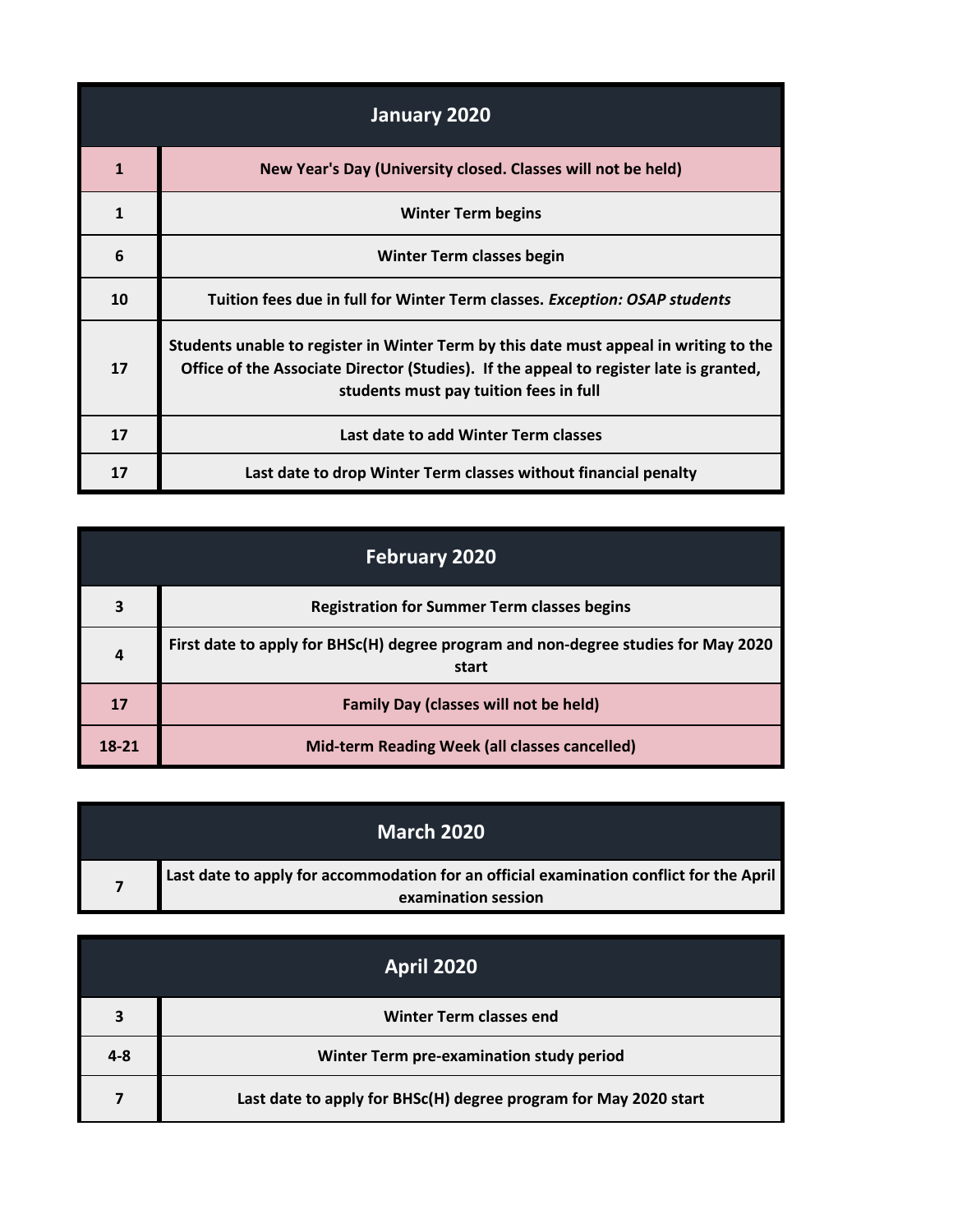| $9 - 25$  | <b>Final examinations in Winter Term classes</b>                                                                                                                                                                                    |
|-----------|-------------------------------------------------------------------------------------------------------------------------------------------------------------------------------------------------------------------------------------|
| <b>10</b> | Good Friday (University closed. Classes will not be held)                                                                                                                                                                           |
| 17        | Last date to apply for BHSc(H) non-degree studies for May 2020 start                                                                                                                                                                |
| 17        | Last date for receipt of required documentation from students seeking admission for<br>Spring Term to full- or part-time study, including transfer students, to ensure that an<br>admission decision is made before the Term begins |
| 22        | Last date to accept offers for BHSc(H) degree program and non-degree studies for May<br><b>2020 start</b>                                                                                                                           |
| 30        | <b>Winter Term ends</b>                                                                                                                                                                                                             |
| 30        | Last date to apply to graduate in SOLUS in Spring 2020 (TENTATIVE)                                                                                                                                                                  |

| <b>May 2020</b> |                                                                                                                                                                                                                                                                       |
|-----------------|-----------------------------------------------------------------------------------------------------------------------------------------------------------------------------------------------------------------------------------------------------------------------|
| $\mathbf{1}$    | <b>Summer Term begins</b>                                                                                                                                                                                                                                             |
| $\mathbf{1}$    | Tuition fees due in full for Summer Term classes (May-June/6W1 and May-July/12W<br>sessions)                                                                                                                                                                          |
| 8               | Students unable to register in Summer Term (May-June/6W1 and May-July/12W<br>sessions) by this date must appeal in writing to the Office of the Associate Director<br>(Studies). If the appeal to register late is granted, students must pay tuition fees in<br>full |
| 11              | Summer Term classes (May-June/6W1 and May-July/12W sessions) begin                                                                                                                                                                                                    |
| 15              | Last date to add Summer Term classes (May-June/6W1 and May-July/12W sessions)                                                                                                                                                                                         |
| 18              | Victoria Day (classes will not be held)                                                                                                                                                                                                                               |
| 20              | Last date to drop Winter Term classes without academic penalty                                                                                                                                                                                                        |

## **June 2020**

**[NOTE: Sp](http://www.queensu.ca/registrar/convocation)ring 2020 Convocation: Dates will be determined in November 2019. Please refer to http://www.queensu.ca/registrar/convocation to view these dates.**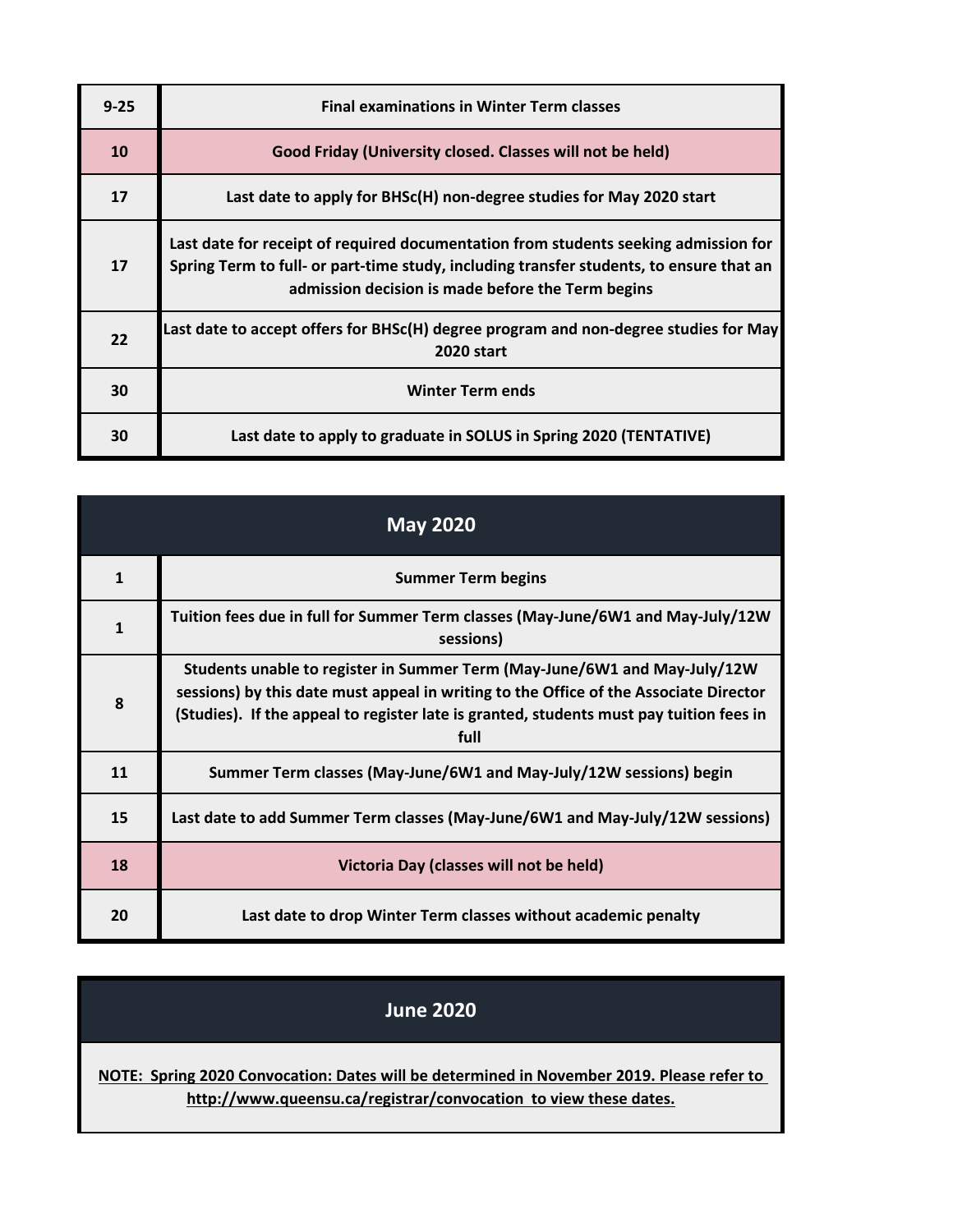| 5     | Last date to drop Summer Term classes (May-June/6W1) without academic penalty                                          |
|-------|------------------------------------------------------------------------------------------------------------------------|
| 5     | Last date to drop Summer Term classes (May-June/6W1) without financial penalty                                         |
| 5     | Last date to drop Summer Term classes (May-July/12W sessions) without financial<br>penalty                             |
| 7     | Last date to apply for accommodation for an official examination conflict for the<br><b>August examination session</b> |
| 22    | Summer Term classes (May-June/6W1 Session) end                                                                         |
| 25-26 | Summer Term examinations in May-June/6W1 Session classes                                                               |

| <b>July 2020</b>        |                                                                                                                                                                                                                                                      |
|-------------------------|------------------------------------------------------------------------------------------------------------------------------------------------------------------------------------------------------------------------------------------------------|
| $\mathbf{1}$            | Tuition fees due in full for Summer Term classes (July-August /6W2 Session)                                                                                                                                                                          |
| $\mathbf{1}$            | Canada Day (University closed. Classes will not be held)                                                                                                                                                                                             |
| $\overline{2}$          | Summer Term classes (July-August /6W2 Session) begin                                                                                                                                                                                                 |
| $\overline{\mathbf{3}}$ | Last date to drop Summer Term classes (May-July/12W Session) without academic<br>penalty                                                                                                                                                             |
| $\overline{\mathbf{z}}$ | First date to apply for BHSc(H) degree program and non-degree studies for September<br><b>2020 start</b>                                                                                                                                             |
| 8                       | Students unable to register in Summer Term (July-August /6W2 Session) by this date<br>must appeal in writing to the Office of the Associate Director (Studies). If the appeal<br>to register late is granted, students must pay tuition fees in full |
| 8                       | Last date to add Summer Term classes (July-August /6W2 Session)                                                                                                                                                                                      |
| 8                       | Last date to drop Summer Term classes (July-August /6W2 Session) without financial<br>penalty                                                                                                                                                        |
| 13-31                   | Summer class selection period for Fall and Winter classes (TENTATIVE)                                                                                                                                                                                |
| 15                      | First date to apply in SOLUS to graduate for Fall 2020 (TENTATIVE)                                                                                                                                                                                   |
| 29                      | Last date to drop Summer Term classes (July-August /6W2 Session) without academic<br>penalty                                                                                                                                                         |
| 31                      | Summer Term classes (May-July/12W Session) end                                                                                                                                                                                                       |